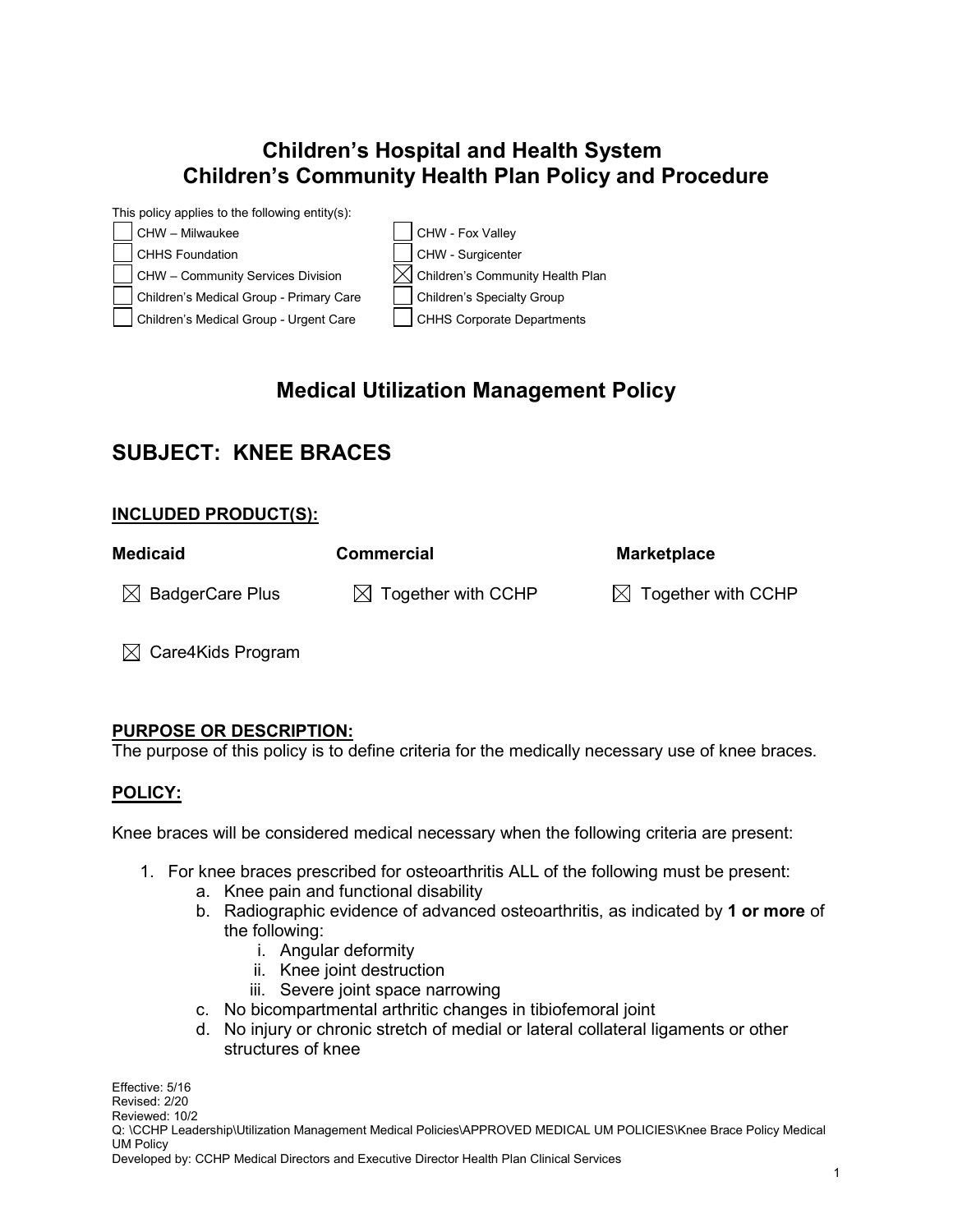- 2. For post operative treatment a knee brace may be indicated if:
	- a. When prescribed as part of post operative rehabilitation plan during the healing phase within three months of surgery, OR
	- b. There is clinical documentation of ongoing instability anytime after surgery as indicated by:
		- i. Symptoms of instability, AND
		- ii. Physical findings of instability
- 3. For knee injuries a knee brace may be indicated if:
	- a. A physician evaluation has occurred which includes:
		- i. Documentation of a history consistent with symptoms of instability
		- ii. Documentation of physical findings consistent with joint instability

Knee braces will not be considered medical necessary for:

- a. Reduction of pain only
- b. Prevention of further injury if no current instability exists (see requirements for instability in "3. For knee injuries" above
- c. Return to participation in sports if no current instability exists

#### **REFERENCES:**

- 1. MCG Guideline A-0332 (AC); MCG Health: Ambulatory Care 23rd Edition. Copyright © 2019 MCG Health, LLC
- 2. American Academy of Orthopaedic Surgeons clinical practice guideline on management of anterior cruciate ligament injuries.2014 Sep 5. NGC:010527
- 3. Raja K, Dewan N. Efficacy of knee braces and foot orthoses in conservative management of knee osteoarthritis: a systematic review. American Journal of Physical Medicine and Rehabilitation 2011;90(3):247-62. DOI: 10.1097/PHM.0b013e318206386b.
- 4. Hurley ST, Hatfield Murdock GL, Stanish WD, Hubley-Kozey CL. Is there a dose response for valgus unloader brace usage on knee pain, function, and muscle strength? Archives of Physical Medicine and Rehabilitation 2012;93(3):496-502. DOI: 10.1016/j.apmr.2011.09.002.
- 5. Pollo FE, Jackson RW. Knee bracing for unicompartmental osteoarthritis. Journal of the American Academy of Orthopedic Surgeons 2006;14(1):5-11.
- 6. Stemberger R, Kerschan-Schindl K. Osteoarthritis: physical medicine and rehabilitationnonpharmacological management. Wiener Medizinische Wochenschrift 2013;163(9-10):228-35. DOI: 10.1007/s10354-013-0181-9.
- 7. Sattari S, Ashraf AR. Comparison the effect of 3 point valgus stress knee support and lateral wedge insoles in medial compartment knee osteoarthritis. Iranian Red Crescent Medical Journal 2011;13(9):624-8.
- 8. Jacobs BC, Lee JA. Durable medical equipment: types and indications. Medical Clinics of North America 2014;98(4):881-93. DOI: 10.1016/j.mcna.2014.03.010.
- 9. Briggs KK, Matheny LM, Steadman JR. Improvement in quality of life with use of an unloader knee brace in active patients with OA: a prospective cohort study. Journal of Knee Surgery 2012;25(5):417-21. DOI: 10.1055/s-0032-1313748.
- 10. Nelson AE, Allen KD, Golightly YM, Goode AP, Jordan JM. A systematic review of recommendations and guidelines for the management of osteoarthritis: The Chronic Osteoarthritis Management Initiative of the U.S. Bone and Joint Initiative. Seminars in Arthritis and Rheumatism 2014;43(6):701-12. DOI: 10.1016/j.semarthrit.2013.11.012.
- 11. Bert JM, Bert TM. Nonoperative treatment of unicompartmental arthritis: from bracing to injection. Clinics in Sports Medicine 2014;33(1):1-10. DOI: 10.1016/j.csm.2013.08.002.

Effective: 5/16 Revised: 2/20 Reviewed: 10/2 Q: \CCHP Leadership\Utilization Management Medical Policies\APPROVED MEDICAL UM POLICIES\Knee Brace Policy Medical UM Policy

Developed by: CCHP Medical Directors and Executive Director Health Plan Clinical Services